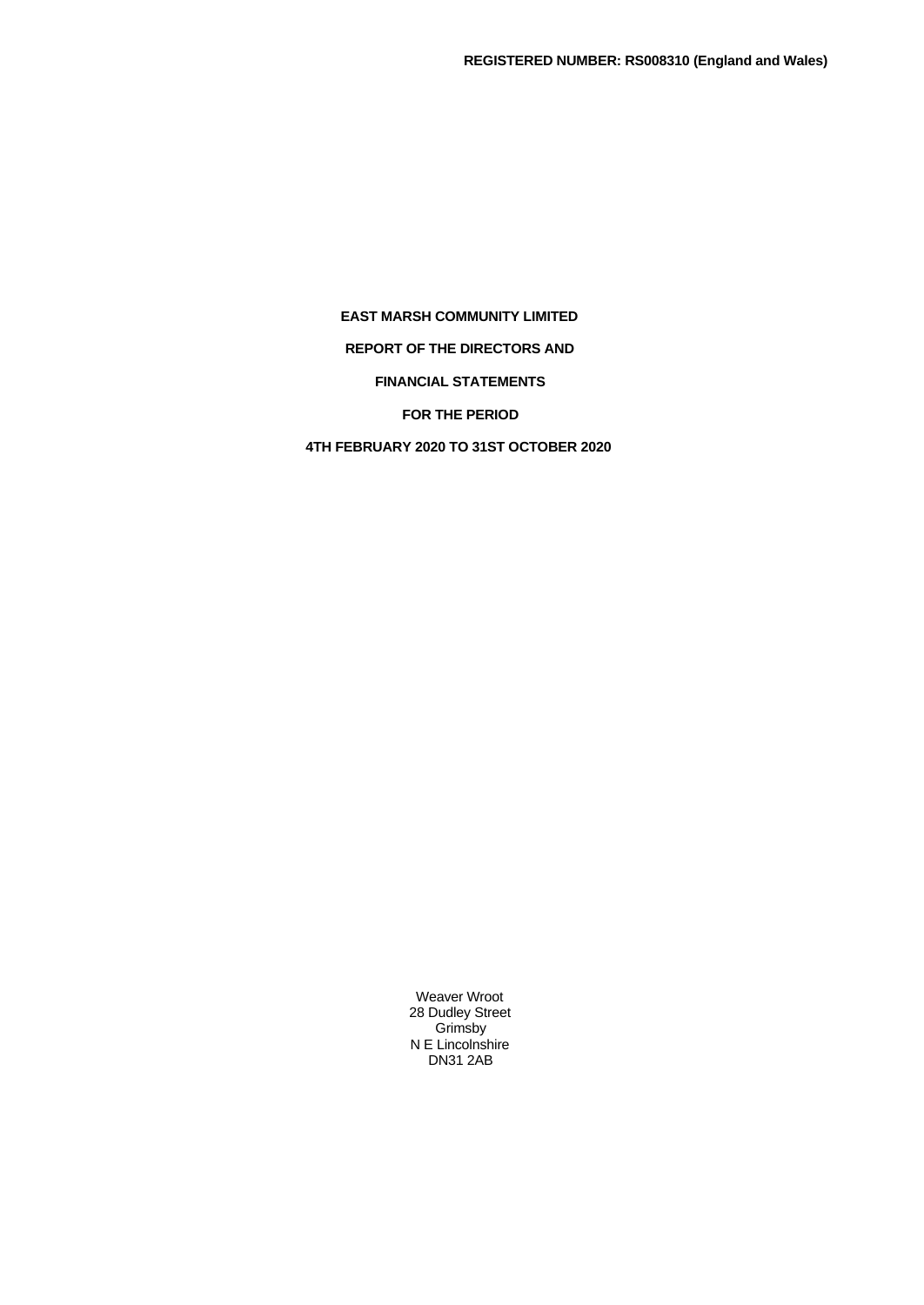# **CONTENTS OF THE FINANCIAL STATEMENTS FOR THE PERIOD 4TH FEBRUARY 2020 TO 31ST OCTOBER 2020**

|                                                | Page      |
|------------------------------------------------|-----------|
| <b>Company Information</b>                     | 1         |
| <b>Report of the Directors</b>                 | 2         |
| <b>Chartered Certified Accountants' Report</b> | 3         |
| <b>Income Statement</b>                        | 4         |
| <b>Balance Sheet</b>                           | 5         |
| <b>Notes to the Financial Statements</b>       | 6<br>to 7 |
| <b>Detailed Profit and Loss Account</b>        | 8         |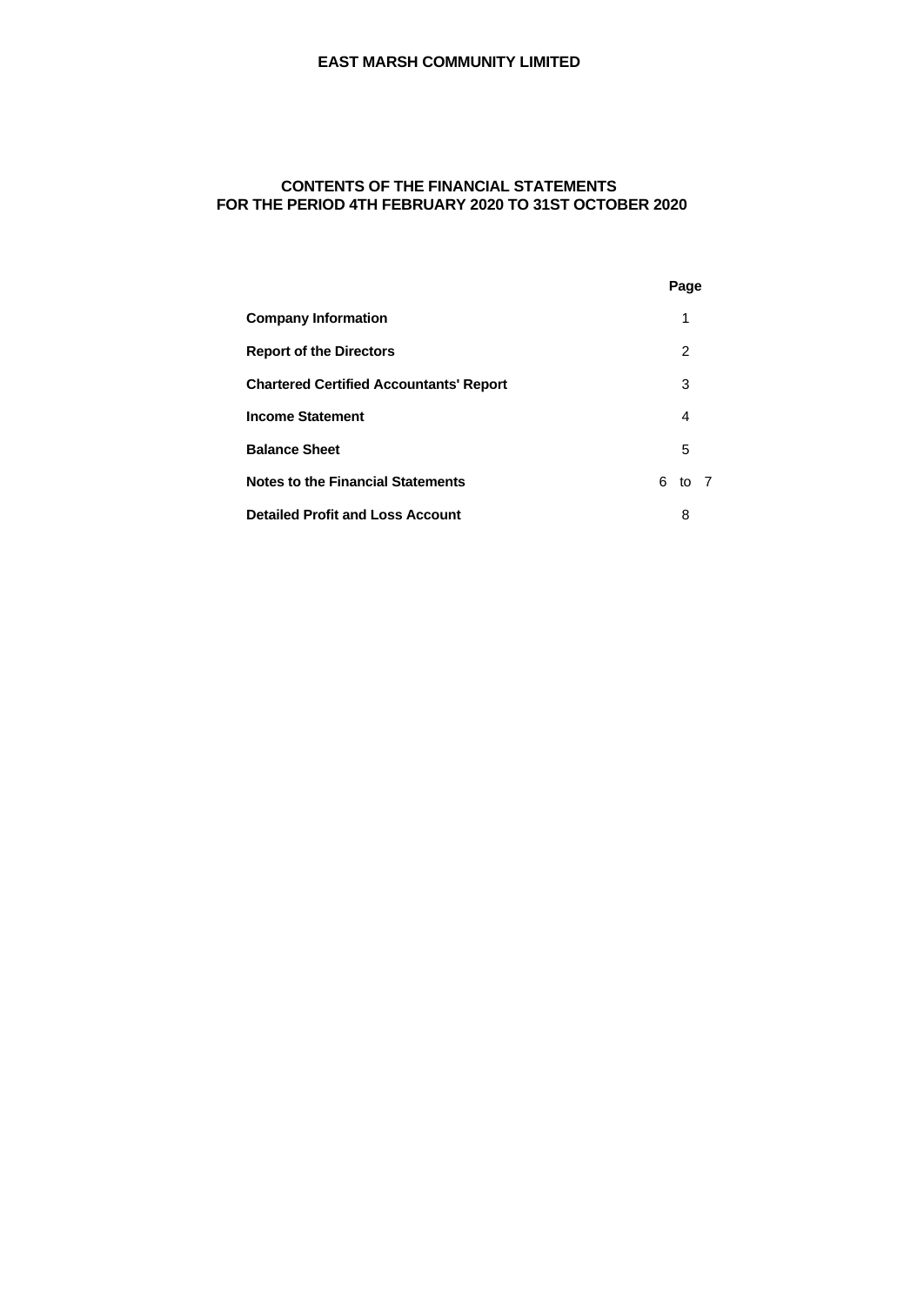## **COMPANY INFORMATION FOR THE PERIOD 4TH FEBRUARY 2020 TO 31ST OCTOBER 2020**

**DIRECTORS:** Dr B M Dasein

Mrs K Ashworth C Smith

SECRETARY: Dr B M Dasein

**REGISTERED OFFICE:** The Courtyard

Freeman Market Freeman Street Grimsby N E Lincolnshire DN32 7DS

**REGISTERED NUMBER:** RS008310 (England and Wales)

**ACCOUNTANTS:** Weaver Wroot

28 Dudley Street Grimsby N E Lincolnshire DN31 2AB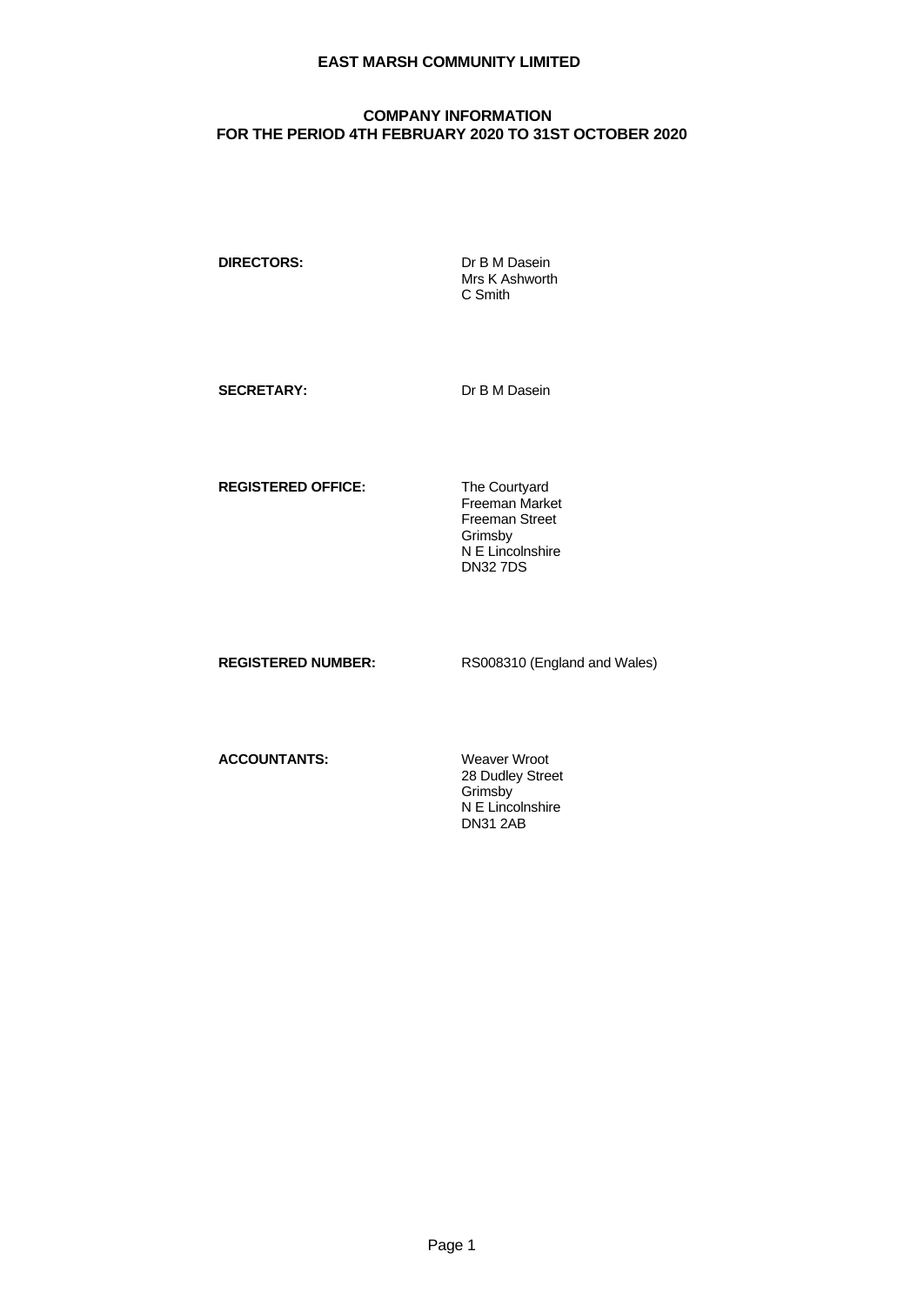# **REPORT OF THE DIRECTORS FOR THE PERIOD 4TH FEBRUARY 2020 TO 31ST OCTOBER 2020**

The directors present their report with the financial statements of the company for the period 4th February 2020 to 31st October 2020.

### **INCORPORATION**

The company was incorporated on 4th February 2020.

### **DIRECTORS**

The directors who have held office during the period from 4th February 2020 to the date of this report are as follows:

Dr B M Dasein - appointed 4th February 2020 P G Rowley - appointed 4th February 2020 - resigned 6th August 2020 Mrs K Ashworth - appointed 4th February 2020 C Smith - appointed 4th February 2020

All the directors who are eligible offer themselves for election at the forthcoming first Annual General Meeting.

This report has been prepared in accordance with the provisions of Part 15 of the Companies Act 2006 relating to small companies.

### **ON BEHALF OF THE BOARD:**

........................................................................ **Director** 

Date: .............................................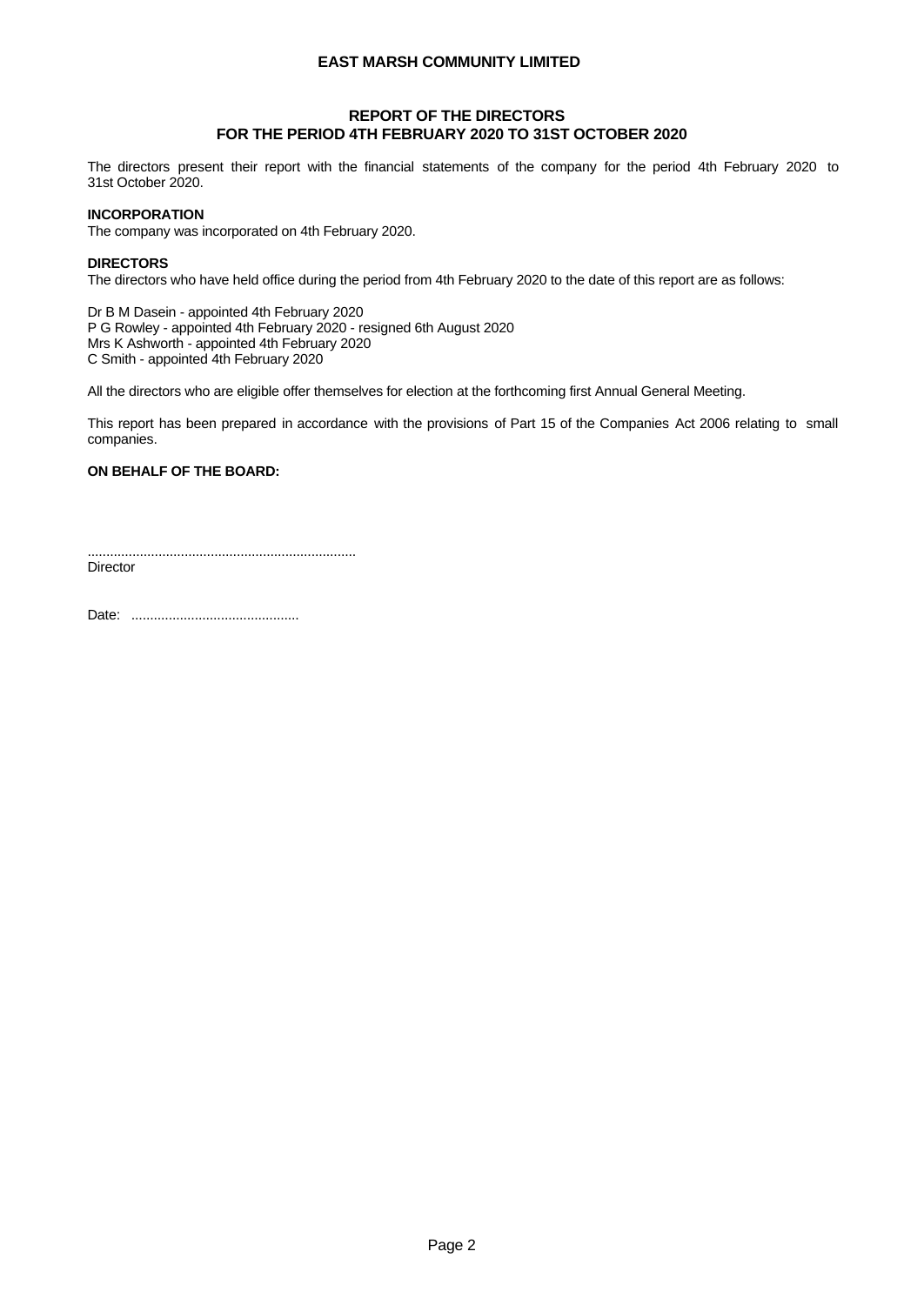### **CHARTERED CERTIFIED ACCOUNTANTS' REPORT TO THE BOARD OF DIRECTORS ON THE UNAUDITED FINANCIAL STATEMENTS OF EAST MARSH COMMUNITY LIMITED**

In order to assist you to fulfil your duties under the Companies Act 2006, we have prepared for your approval the financial statements of East Marsh Community Limited for the period ended 31st October 2020 which comprise the Income Statement, Balance Sheet and the related notes from the company's accounting records and from information and explanations you have given us.

As a practising member firm of the Association of Chartered Certified Accountants, we are subject to its ethical and other professional requirements which are detailed at http://www.accaglobal.com/rulebook.

This report is made solely to the Board of Directors of East Marsh Community Limited, as a body, in accordance with our terms of engagement. Our work has been undertaken solely to prepare for your approval the financial statements of East Marsh Community Limited and state those matters that we have agreed to state to the Board of Directors of East Marsh Community Limited, as a body, in this report in accordance with the requirements of the Association of Chartered Certified Accountants as detailed at http://www.accaglobal.com/factsheet163. To the fullest extent permitted by law, we do not accept or assume responsibility to anyone other than the company and its Board of Directors, as a body, for our work or for this report.

It is your duty to ensure that East Marsh Community Limited has kept adequate accounting records and to prepare statutory financial statements that give a true and fair view of the assets, liabilities, financial position and profit of East Marsh Community Limited. You consider that East Marsh Community Limited is exempt from the statutory audit requirement for the period.

We have not been instructed to carry out an audit or a review of the financial statements of East Marsh Community Limited. For this reason, we have not verified the accuracy or completeness of the accounting records or information and explanations you have given to us and we do not, therefore, express any opinion on the statutory financial statements.

Weaver Wroot 28 Dudley Street Grimsby N E Lincolnshire DN31 2AB

Date: .............................................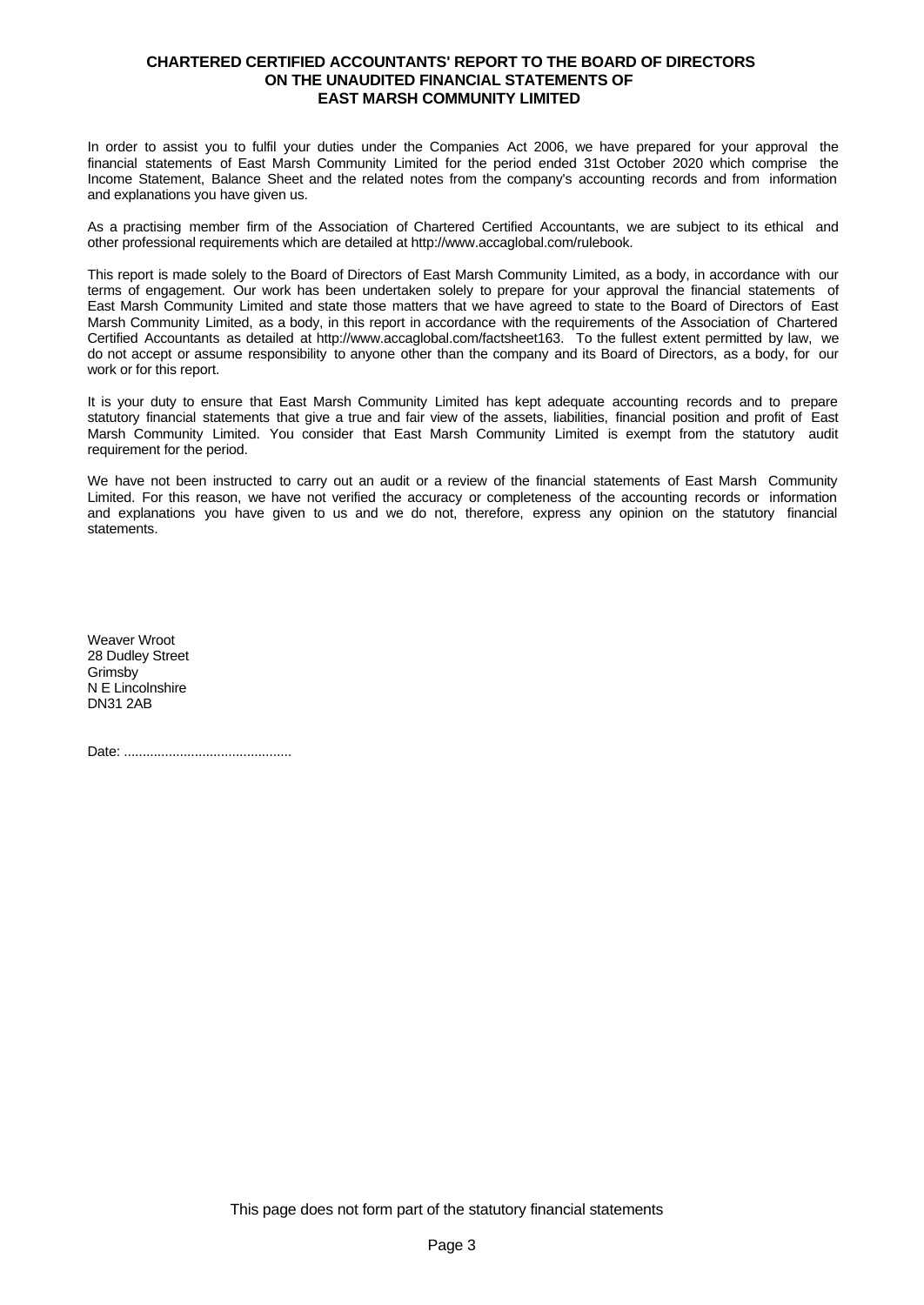# **INCOME STATEMENT FOR THE PERIOD 4TH FEBRUARY 2020 TO 31ST OCTOBER 2020**

|                                                              | <b>Notes</b> | £              |
|--------------------------------------------------------------|--------------|----------------|
| <b>TURNOVER</b>                                              |              | $\blacksquare$ |
| Administrative expenses                                      |              | 2,444          |
|                                                              |              | (2, 444)       |
| Other operating income                                       |              | 109,204        |
| <b>OPERATING PROFIT and</b><br><b>PROFIT BEFORE TAXATION</b> |              | 106,760        |
| Tax on profit                                                |              | $\blacksquare$ |
| <b>PROFIT FOR THE FINANCIAL PERIOD</b>                       |              | 106,760        |

The notes form part of these financial statements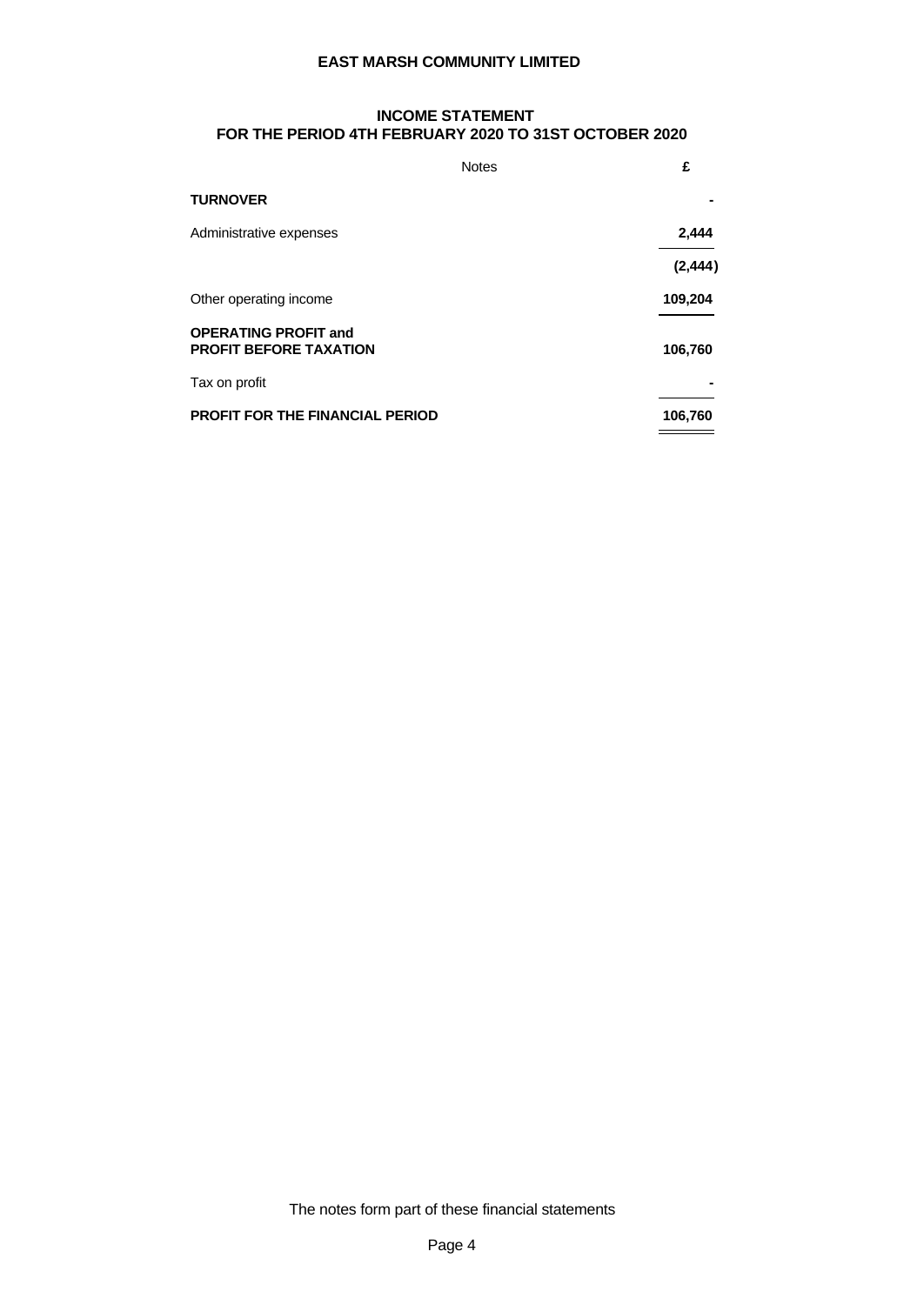### **BALANCE SHEET 31ST OCTOBER 2020**

|                                                         | <b>Notes</b> | £      | £       |  |
|---------------------------------------------------------|--------------|--------|---------|--|
| <b>FIXED ASSETS</b><br>Tangible assets                  | 5            |        | 106,942 |  |
| <b>CURRENT ASSETS</b><br>Cash at bank                   |              | 26,169 |         |  |
| <b>CREDITORS</b><br>Amounts falling due within one year | 6            | 26,351 |         |  |
| <b>NET CURRENT LIABILITIES</b>                          |              |        | (182)   |  |
| TOTAL ASSETS LESS CURRENT<br><b>LIABILITIES</b>         |              |        | 106,760 |  |
| <b>RESERVES</b><br>Retained earnings                    |              |        | 106,760 |  |
|                                                         |              |        | 106,760 |  |

The company is entitled to exemption from audit under Section 477 of the Companies Act 2006 for the period ended 31st October 2020.

The members have not required the company to obtain an audit of its financial statements for the period ended 31st October 2020 in accordance with Section 476 of the Companies Act 2006.

The directors acknowledge their responsibilities for:

........................................................................

- (a) ensuring that the company keeps accounting records which comply with Sections 386 and 387 of the Companies Act 2006 and
- (b) preparing financial statements which give a true and fair view of the state of affairs of the company as at the end of each financial year and of its profit or loss for each financial year in accordance with the requirements of Sections 394 and 395 and which otherwise comply with the requirements of the Companies Act 2006 relating to financial statements, so far as applicable to the company.

The financial statements have been prepared in accordance with the provisions applicable to companies subject to the small companies regime.

The financial statements were approved by the Board of Directors and authorised for issue on ............................................. and were signed on its behalf by:

**Director**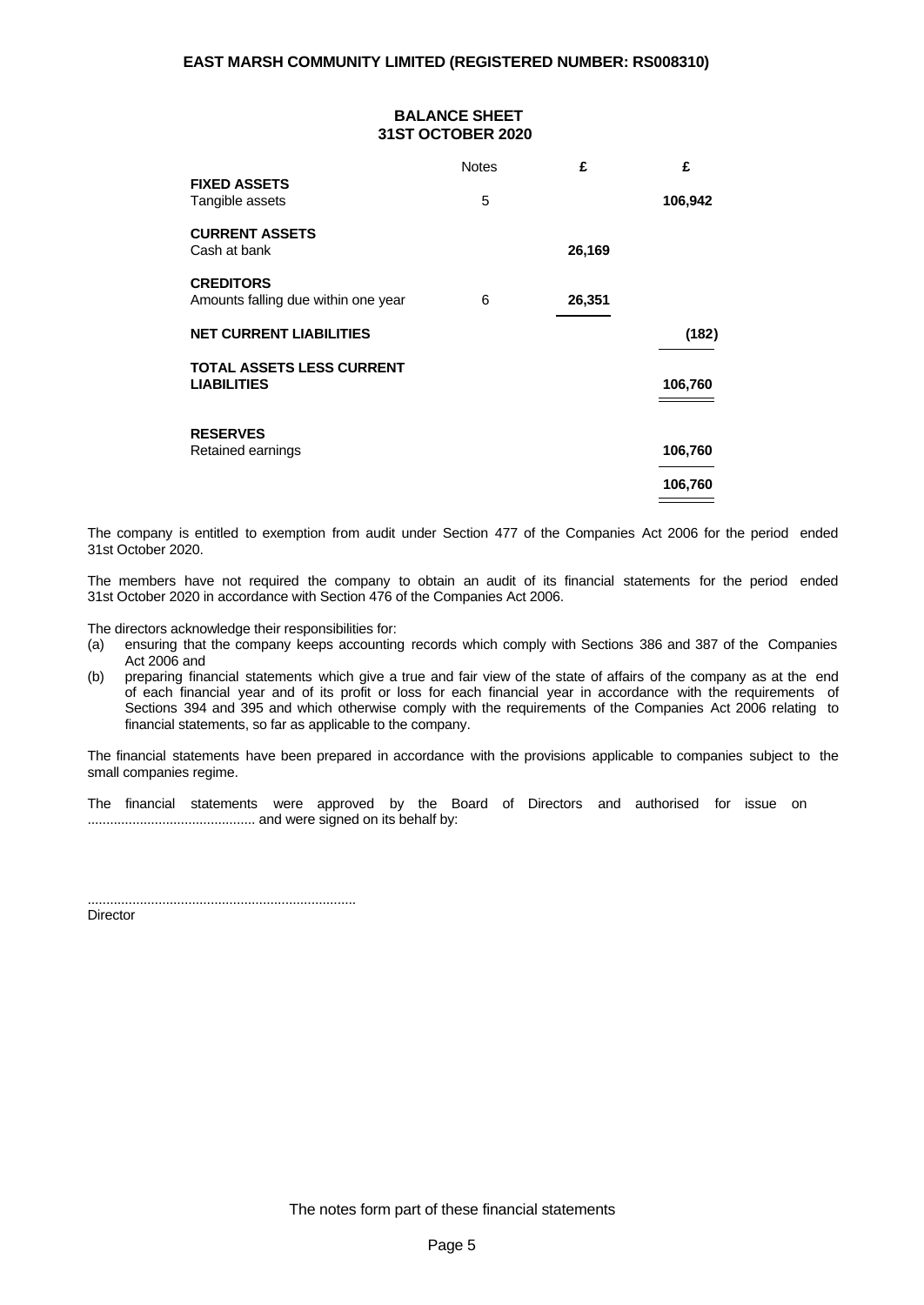## **NOTES TO THE FINANCIAL STATEMENTS FOR THE PERIOD 4TH FEBRUARY 2020 TO 31ST OCTOBER 2020**

### 1. **STATUTORY INFORMATION**

East Marsh Community Limited is a private company, limited by shares, registered in England and Wales. The company's registered number and registered office address can be found on the Company Information page.

## 2. **ACCOUNTING POLICIES**

### **Basis of preparing the financial statements**

These financial statements have been prepared in accordance with Financial Reporting Standard 102 "The Financial Reporting Standard applicable in the UK and Republic of Ireland" including the provisions of Section 1A "Small Entities" and the Companies Act 2006. The financial statements have been prepared under the historical cost convention.

#### **Tangible fixed assets**

Depreciation is provided at the following annual rates in order to write off each asset over its estimated useful life.

Computer equipment - 20% on cost

#### **Taxation**

Taxation for the period comprises current and deferred tax. Tax is recognised in the Income Statement, except to the extent that it relates to items recognised in other comprehensive income or directly in equity.

Current or deferred taxation assets and liabilities are not discounted.

Current tax is recognised at the amount of tax payable using the tax rates and laws that have been enacted or substantively enacted by the balance sheet date.

#### **Deferred tax**

Deferred tax is recognised in respect of all timing differences that have originated but not reversed at the balance sheet date.

Timing differences arise from the inclusion of income and expenses in tax assessments in periods different from those in which they are recognised in financial statements. Deferred tax is measured using tax rates and laws that have been enacted or substantively enacted by the period end and that are expected to apply to the reversal of the timing difference.

Unrelieved tax losses and other deferred tax assets are recognised only to the extent that it is probable that they will be recovered against the reversal of deferred tax liabilities or other future taxable profits.

### 3. **EMPLOYEES AND DIRECTORS**

The average number of employees during the period was 1.

### 4. **OPERATING PROFIT**

The operating profit is stated after charging:

Depreciation - owned assets **27**

**£**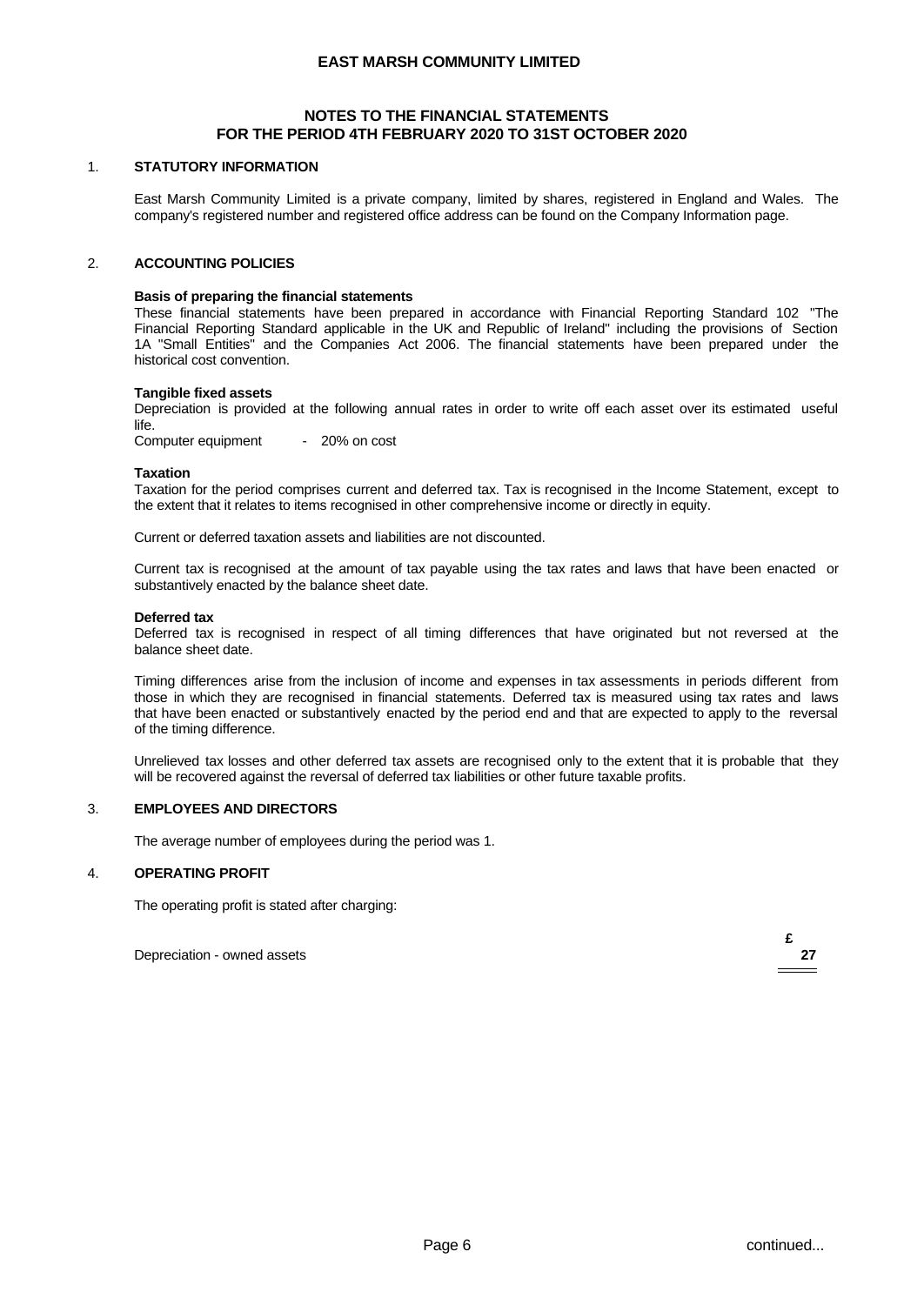## **NOTES TO THE FINANCIAL STATEMENTS - continued FOR THE PERIOD 4TH FEBRUARY 2020 TO 31ST OCTOBER 2020**

# 5. **TANGIBLE FIXED ASSETS**

|                                               | Freehold<br>property<br>Ł. | Computer<br>equipment | <b>Totals</b><br>£ |
|-----------------------------------------------|----------------------------|-----------------------|--------------------|
| <b>COST</b><br>Additions                      | 106,170                    | 799                   | 106,969            |
| At 31st October 2020                          | 106,170                    | 799                   | 106,969            |
| <b>DEPRECIATION</b><br>Charge for period      | ۰                          | 27                    | 27                 |
| At 31st October 2020                          | ۰                          | 27                    | 27                 |
| <b>NET BOOK VALUE</b><br>At 31st October 2020 | 106,170                    | 772                   | 106,942            |

# 6. **CREDITORS: AMOUNTS FALLING DUE WITHIN ONE YEAR**

|                 | $\sim$                                                                                                                 |
|-----------------|------------------------------------------------------------------------------------------------------------------------|
| Other creditors | 26,351                                                                                                                 |
|                 | <u> London a componente de la componente de la componente de la componente de la componente de la componente de la</u> |